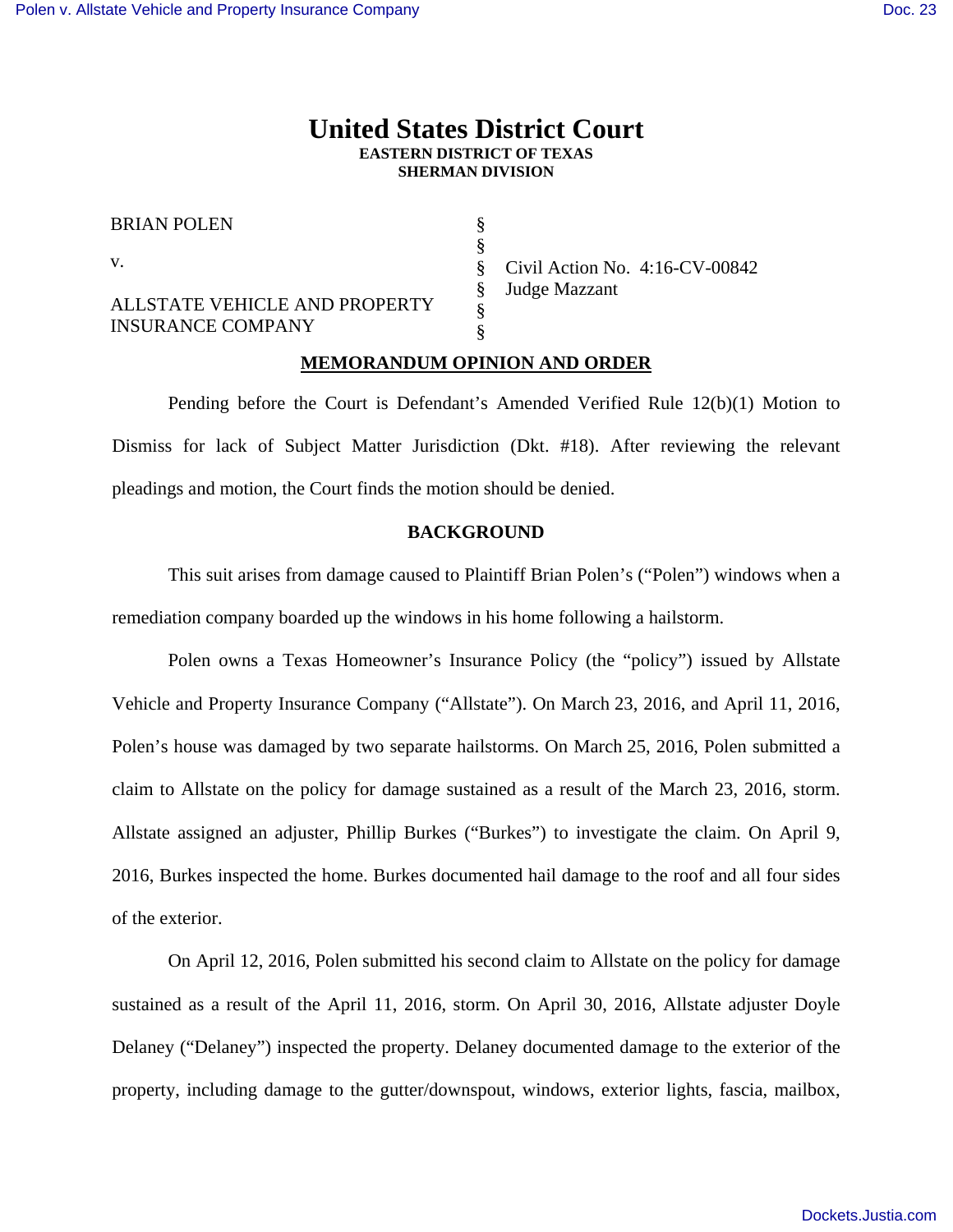wood trim, air conditioning units, fencing, and garage door. On May 11, 2016, Allstate sent a third adjuster, Patricia Royster ("Royster"). Royster documented damage to Polen's personal property.

In addition to the three adjusters, Allstate sent a remediation company to board up Polen's windows. The remediation company damaged Polen's window casings and Polen notified Allstate of such. Allstate did not address the damages to the window casings during their investigations. On July 20, 2016, Polen sent Allstate a window bid requesting that Allstate supplement their adjustment. When Allstate refused to supplement to include the window damages, Polen sent a demand in accordance with the Texas Insurance Code. The estimate showed damages totaling \$101,971.39 replacement cost.

On September 15, 2016, Polen filed this lawsuit (Dkt. #3). On October 31, 2016, Allstate filed its Original Answer (Dkt. #4). On November 4, 2016, Allstate removed the case to this Court (Dkt. #1). On November 21, 2016, Allstate filed its First Amended Verified Original Answer and Affirmative Defenses (Dkt. #9). On December 7, 2016, Defendant filed this motion (Dkt. #10; Dkt #18).<sup>1</sup> On January 10, 2017, Polen filed his response (Dkt. #17). On January 17, 2017, Allstate filed a reply (Dkt. #19).

#### **LEGAL STANDARD**

Allstate moves for dismissal under Rule 12(b)(1) for lack of standing. Standing is a required element of subject matter jurisdiction under Rule 12(b)(1). *New Orleans Pub. Serv., Inc. v. Council of New Orleans*, 833 F.2d 583, 586 (5th Cir. 1987). To have Article III standing, a plaintiff must show: (1) he has suffered a concrete and particularized injury that is actual or imminent; (2) the injury is "fairly traceable" to the defendant's actions; and (3) the injury will

<u>.</u>

<sup>&</sup>lt;sup>1</sup> Allstate first attempted to file this motion on December 7, 2016, but the filing was rejected by the Clerk's office for deficiencies. After several attempts, Allstate was successful in filing the motion on January 12, 2017 (Dkt. #18). All references to Allstate's motion refer to the successfully filed document.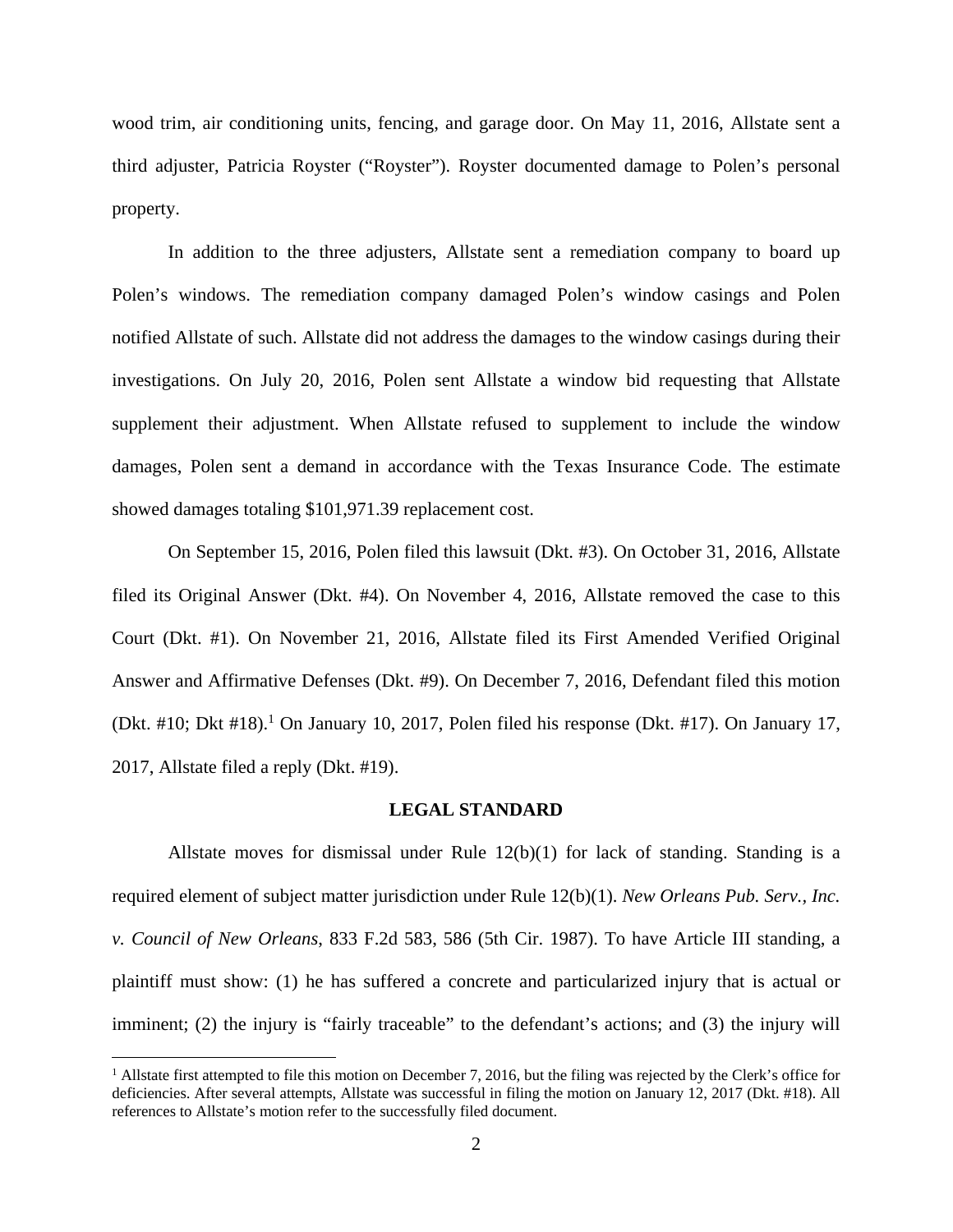likely be redressed if he prevails in his lawsuit. *Lujan v. Defs. of Wildlife,* 504 U.S. 555, 560 (1992). The party asserting jurisdiction bears the burden of proof on standing. *Ramming v. United States*, 281 F.3d 158, 161 (5th Cit. 2001).

A Rule 12(b)(1) motion should be granted only if it appears beyond doubt that the plaintiff cannot prove a plausible set of facts in support of its claims. *Lane v. Halliburton*, 529 F.3d 548, 557 (5th Cir. 2008). The Court should accept all well-pleaded allegations in the complaint as true and view those allegations in the light most favorable to the plaintiff. *Truman v. United States*, 26 F.3d 592, 594 (5th Cir. 1994). The Court's dismissal of a plaintiff's case because the plaintiff lacks subject matter jurisdiction is not a determination on the merits and does not prevent the plaintiff from pursuing a claim in a court that does have proper jurisdiction. *Ramming*, 281 F.3d at 161.

#### **ANALYSIS**

 First, the Court must determine whether Allstate has waived its Rule 12(b) defenses by filing an answer. Polen argues that Allstate waived its 12(b) challenges when it filed its answer before filing any motion. Generally, Rule 12 requires "a motion asserting any [12(b)] defense must be made before pleading if a responsive pleading is allowed." Fed. R. Civ. P. 12(b). However, "if the court determines at any time that it lacks subject-matter jurisdiction, the court must dismiss the action." Fed. R. Civ. P. 12(h)(3). Standing is an essential element to subject matter jurisdiction. *New Orleans Pub. Serv., Inc.*, 833 F.2d at 586. Therefore, Allstate has not waived its subject matter jurisdiction objection and the Court may address the motion.

 Regarding the merits of Allstate's motion, Allstate argues that Polen's suit is not ripe for adjudication because compliance with the proof of loss provision is a condition precedent to coverage. It is undisputed that Polen did not submit a proof of loss within the bounds of his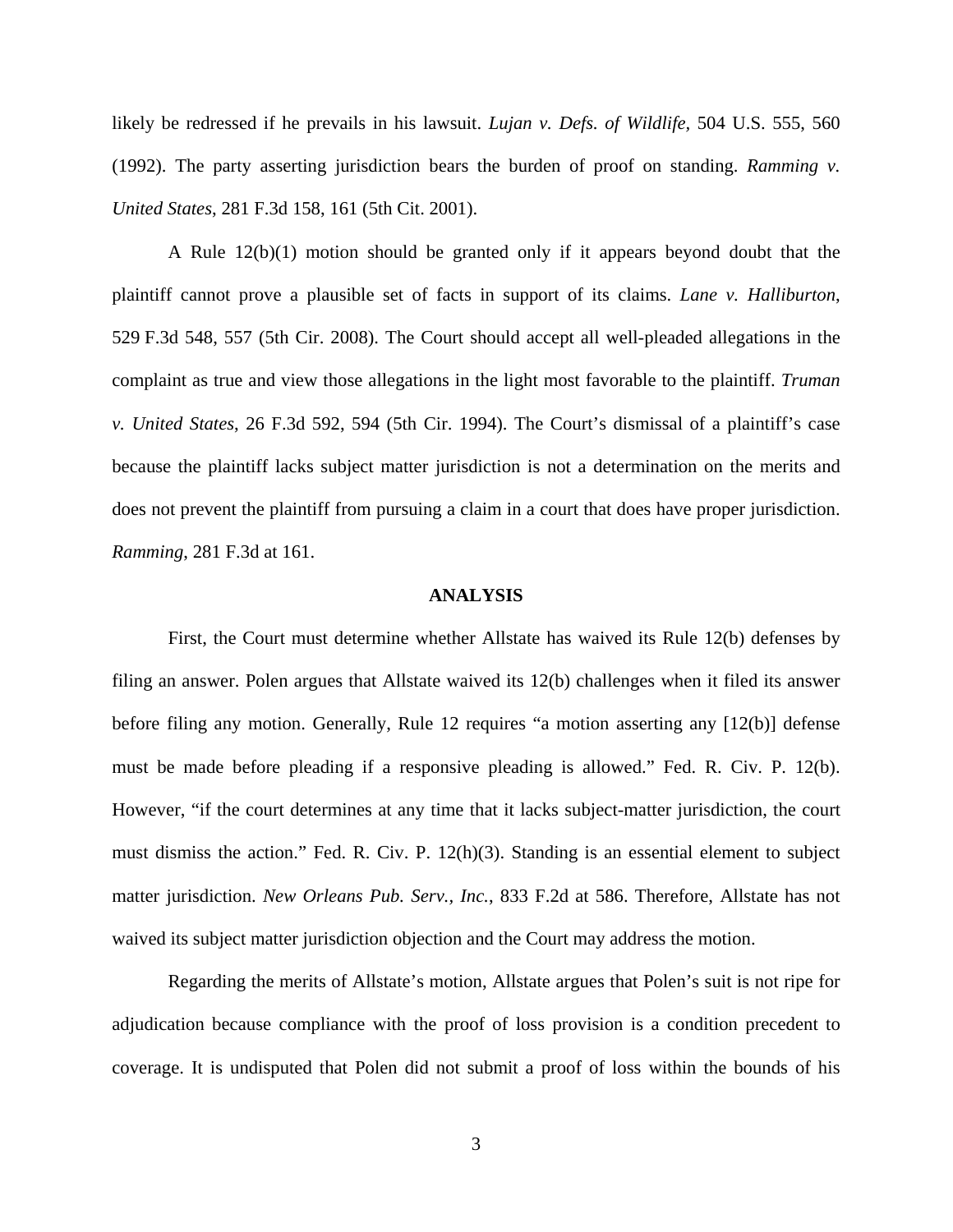policy. Nevertheless, Polen argues that the proof of loss provision was not triggered because Allstate has not shown that this is a dispute as to the amount of the loss. Further, Polen argues that he is excused from performing because Allstate refused to pay for a covered loss, therefore materially breaching the policy.

The relevant portion of the policy states:

### **Action Against Us**

No one may bring an action against us in any way related to the existence or amount of coverage, or the amount of loss for which coverage is sought . . . unless:

- a) There has been full compliance with all policy terms; and
- b) The action is commenced within two years and one day from the date the cause of action first accrues; and
- c) In the event that you and we fail to agree on the amount of loss claimed by you, unless you have previously provided to us a signed sworn proof of loss, it is a condition under this Action Against Us provision that no later than 91 days prior to commencing any action against us that we receive from you a signed sworn proof of loss . . . .

(Dkt. #18, Exhibit A at p. 14). The Court agrees that the proof of loss provision is only triggered by a dispute as to the amount of loss. In contract construction, the specific language controls over the general. *See G.T. Leach Builders, LLC v. Sapphire V.P., LP*, 458 S.W.3d 502, 531–32 (Tex. 2015) (citing *Forbau v. Aetna Life Ins.*, 876 S.W.2d 132, 133–34 (Tex. 1994)). Here, the introductory paragraph applies to actions related to (1) the existence of coverage; (2) the amount of coverage; and (3) the amount of loss for which coverage is sought. Later, the proof of loss provision applies "[i]n the event that [the parties] fail to agree on the *amount of loss* claimed." This clearly addresses only the third circumstance mentioned in the introductory paragraph. Therefore, the proof of loss provision is only triggered by a dispute as to the amount of loss. Polen has alleged that Allstate failed to provide coverage at all, a condition addressed in the "Action Against Us" provision, but not the proof of loss clause. Thus, the proof of loss clause is not applicable to this dispute and Allstate's motion should be denied on this ground.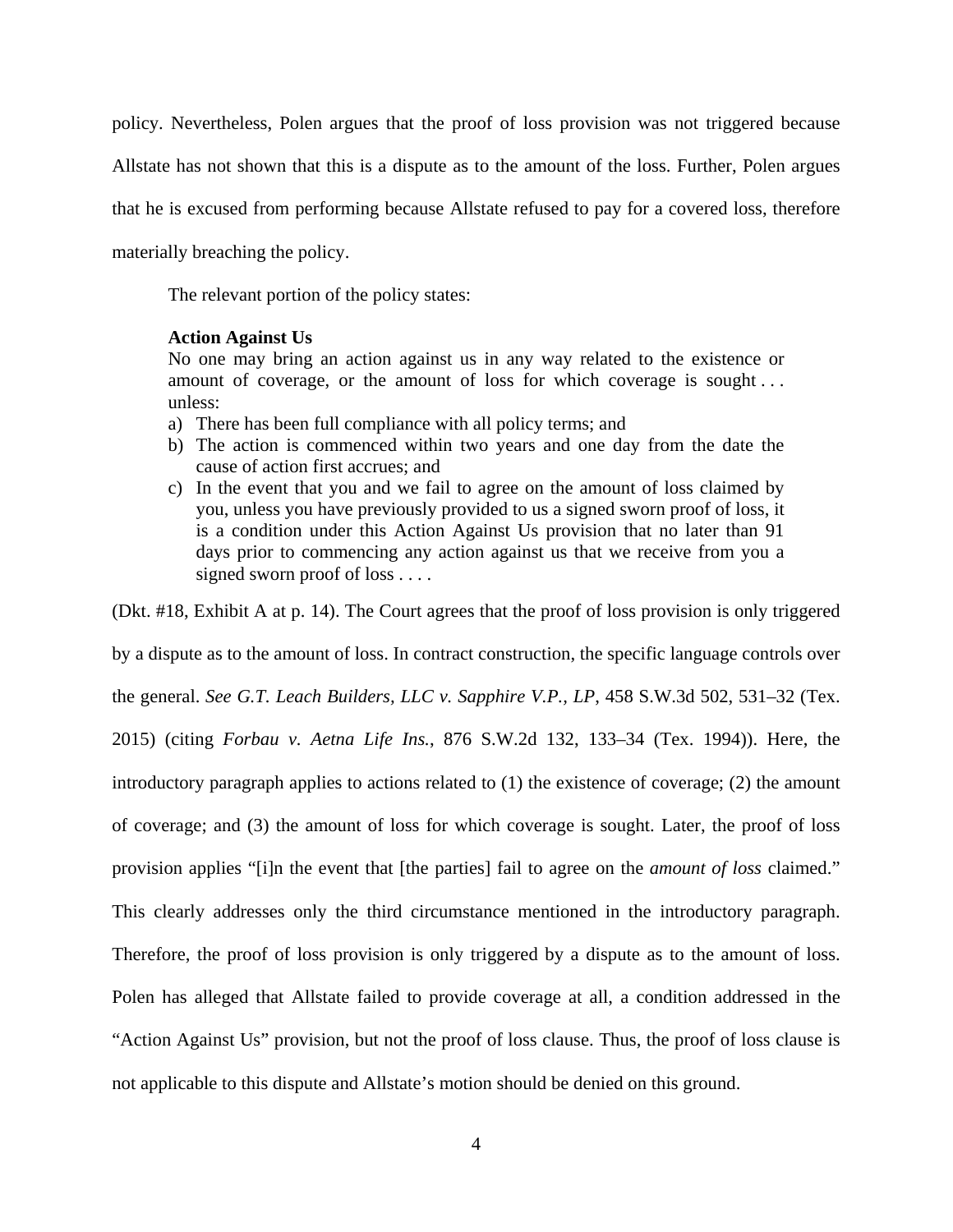Even if the proof of loss clause applied, Texas law would require this case to proceed. In the past, Texas courts considered a sworn proof of loss as a condition precedent to coverage. *Am. Teachers Life Ins. v. Brugette*, 728 S.W.2d 763, 764 (Tex. 1987). In the face of a verified denial of proof of loss, it was the plaintiff's burden to prove waiver or substantial compliance. *Id.* The issues of waiver or substantial compliance were fact issues to be determined by the jury. *See id.*

 More recently however, the Texas Supreme Court has changed course and adopted a broad notice-prejudice rule. Under Texas's notice-prejudice rule, the insurer must be able to show prejudice caused by the insured's failure to comply with the contract regardless of whether the terms at issue is a covenant, condition precedent, exclusion, or provision. *E.g.*, *PAJ, Inc. v. Hanover Ins.*, 243 S.W.3d 630, 635 (Tex. 2008). In so holding, the Texas Supreme Court relied on two lines of reasoning.

 First, "[c]onditions are not favored in the law." *Id.* at 636. Courts read provisions so as to avoid a forfeiture. *Id.* Reading the proof of loss clause to be a covenant rather than a condition requires Allstate to prove that Polen's noncompliance was a material breach, thus avoiding the harsh consequences of a condition.

Second, the proof of loss provision is not an essential part of the bargained for exchange in an occurrence based policy. An occurrence policy covers the insured for acts or omission that occur within the policy, regardless of whether the claim is brought to the attention of the insured or made known to the insurer during the policy period. *Matador Petroleum Corp. v. St. Paul Surplus Lines Ins.*, 174 F.3d 53, 658 n.2 (5th Cir. 1999). The policy here is an occurrence policy (Dkt. #18, Exhibit A at p. 38 ("The policy applies only to losses or occurrences that take place during the policy period.")). "Courts have not permitted insurance companies to deny coverage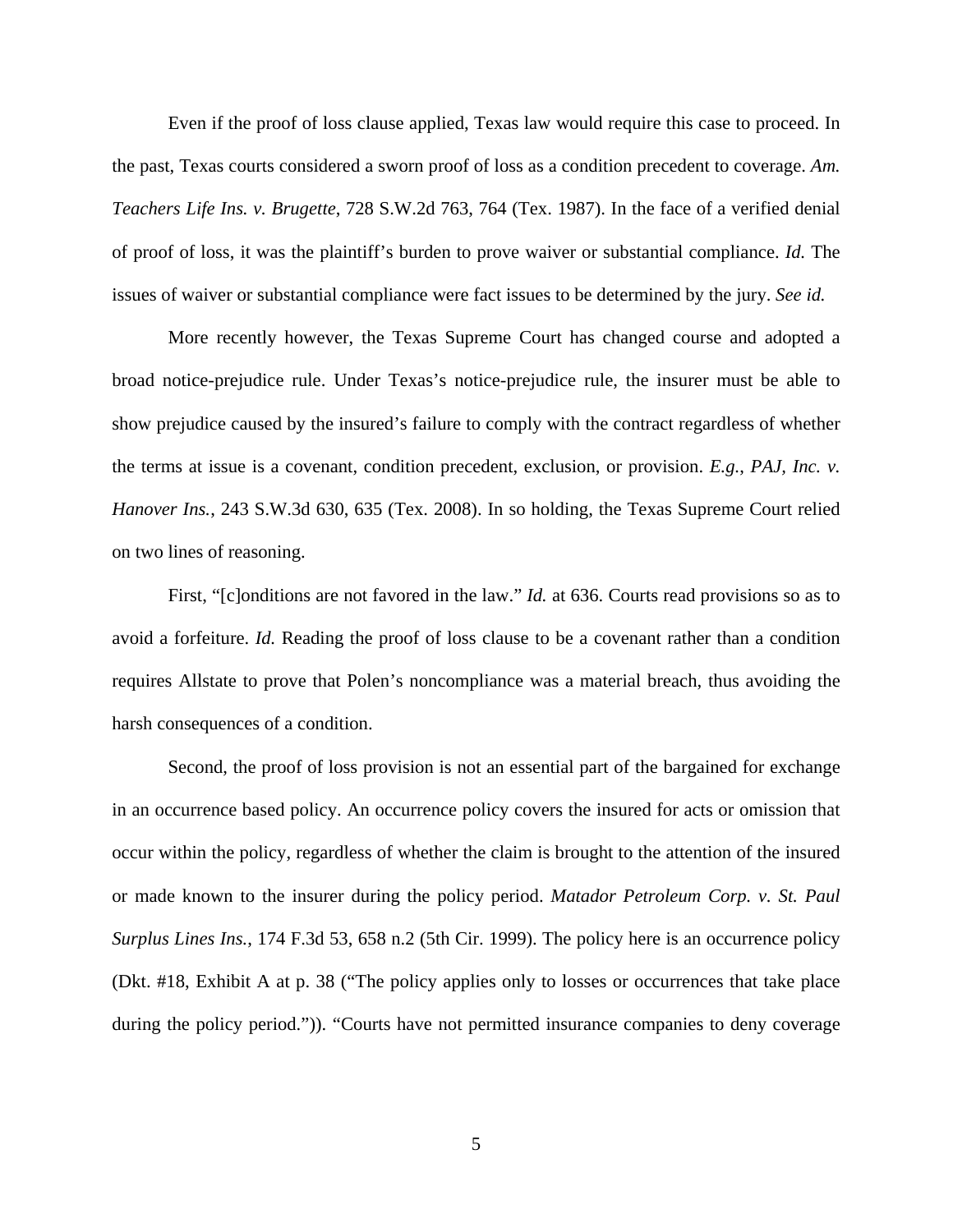on the basis of untimely notice under an 'occurrence' policy unless the company shows actual prejudice from the delay." *Matador*, 174 F.3d at 658.

 "A showing of prejudice generally requires a showing that one of the recognized purposes has been impaired." *Blanton v. Vesta Lloyds Ins.*, 185 S.W.3d 607, 615 (Tex. App.— Dallas 2006, no pet.). The purpose of requiring a sworn proof of loss is to enable the insurer "to properly investigate the circumstances of the loss while the occurrence is fresh in the minds of witnesses, to prevent fraud, and to enable it to form an intelligent estimate of its rights and liabilities so that it may adequately prepare to defend any claim that may arise." *Hanover Ins. of N.Y. v. Hagler*, 532 S.W.2d 136, 138 (Tex. Civ. App.—Dallas 1975, writ ref'd n.r.e.). However, "an insurer must offer 'more than the mere fact that it cannot employ its normal procedures in investigating and evaluating the claim.'" *Hamilton Props. v. Am. Ins. Co.*, Civil Action No. 3:12- CV-5046-B, 2014 WL 3055801, at \*9 (N.D. Tex. July 7, 2014) (quoting *Trumble Steel Erectors, Inc. v. Moss*, 304 F. App'x 236, 244 (5th Cir. 2008) (per curiam)). Based on the above reasoning, Allstate could not possibly be prejudiced by Polen's rush to the courthouse. By filing suit earlier than allowed in the proof of loss clause, Polen actually ensured that the occurrence is even more fresh in the minds of witnesses than it would be after a ninety-one day delay. In fact, Allstate received what would likely be a substantially compliant proof of loss in the form of Polen's civil complaint. All that Allstate lost out on was its expectation of a head-start to litigation via a proof of loss. This alone cannot establish prejudice for Allstate, and Allstate has not provided any other reasons that it was prejudiced. Therefore, the Court finds that Polen's noncompliance did not prejudice Allstate.